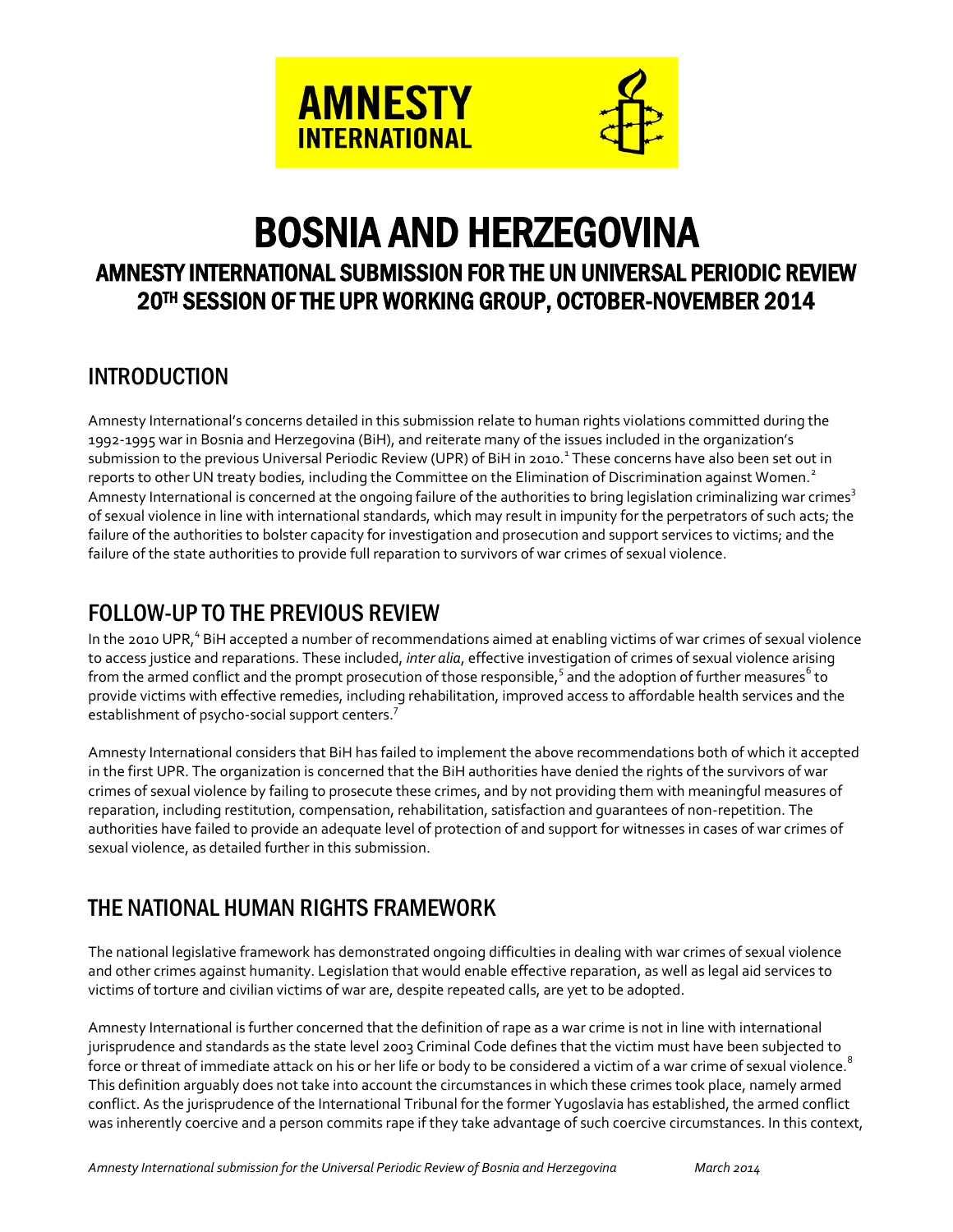'force' is inherent and 'consent' to sexual intercourse cannot be given. There does not appear to be any government proposal to amend this legal framework.

## THE HUMAN RIGHTS SITUATION ON THE GROUND

BiH has taken some measures which have the potential to improve the protection and promotion of human rights. In practice, however, long-standing violations of international and human rights law remain to be addressed. Amnesty International is concerned that none of the legal and policy documents initiated in 2010, in line with the recommendations at the UPR for providing for reparation for survivors of war crimes of sexual violence, have been adopted. The Draft Strategy on Transitional Justice, developed by the Ministry of Justice and the Ministry of Human Rights and Refugees, was finalized in July 2011. The Strategy aims at ensuring access to justice and reparation for all civilian victims of war, including survivors of sexual violence. Due to the political deadlock at the state level, the document had not been adopted as of March 2014. The lack of effective policy implementation is reflected in the state's failure to prosecute war crimes of sexual violence and to provide redress and reparation in a timely manner.

#### **Failure to prosecute**

Amnesty International is concerned that over the reporting period, the authorities of BiH have made little progress to ensure survivors' rights. The major obstacle to tackling impunity and bringing perpetrators to justice is the lack of political will to investigate and prosecute war crimes, including rape and other forms of sexual violence. As a result, the judicial system lacks capacity and resources to effectively investigate and prosecute those crimes. Despite the redistribution of cases in the complex judicial system across BiH, the overall pace of investigations and prosecutions of war crimes remains slow.

Amnesty International also notes with concern the fact that there are no reliable, publicly available figures concerning the number of cases under investigation or being prosecuted that include charges of rape and other forms of sexual violence.

#### **Failure to provide witnesses with protection and support**

One of the most serious obstacles to successful prosecution of wartime sexual violence cases is the lack of adequate witness support and protection measures at the level of the two constituent members of BiH.<sup>9</sup> This prevents victims from accessing justice within the jurisdiction of their places of residence.

In 2009, Amnesty International documented how survivors of wartime sexual violence are reluctant to file complaints or testify in court due to the prevailing climate of impunity and a lack of trust in the criminal justice system.<sup>10</sup> Since then, little has changed. This is the case particularly in smaller communities, where people accused of crimes may live in the same communities as victims, or hold positions of power. Because effective protection is not available for victims and witnesses, re-traumatization is a prevalent risk for the affected individuals.

Amnesty International is concerned that the lack of adequate support and protection measures in the entity judicial institutions leads to witnesses refusing to give statements or to testify. According to the Head of the Special Department for War Crimes of the Prosecutor's Office of BiH, fewer and fewer survivors of sexual violence are willing to testify. The facilities in most courts and prosecutors' offices are inadequate, especially in relation to ensuring the safety and wellbeing of victims and witnesses.

Very few courts are equipped with the technical means to conduct a hearing via video link. Many witnesses and victims no longer live in BiH and entity prosecutors have told Amnesty International that some are willing to give evidence via video link, but not willing to return to BiH to give evidence in person. This has been particularly so in cases of crimes of sexual violence. Other facilities, such as separate entrances or waiting rooms for victims and witnesses and for defendants are not available in courts. This is intimidating and traumatizing for some victims. Commitments were made to renovate entity court facilities in 2012, but to date there has been no progress. Budgetary cuts and reports of harassment near the court buildings raise further concerns regarding the adequacy of protection for witnesses and victims willing to testify.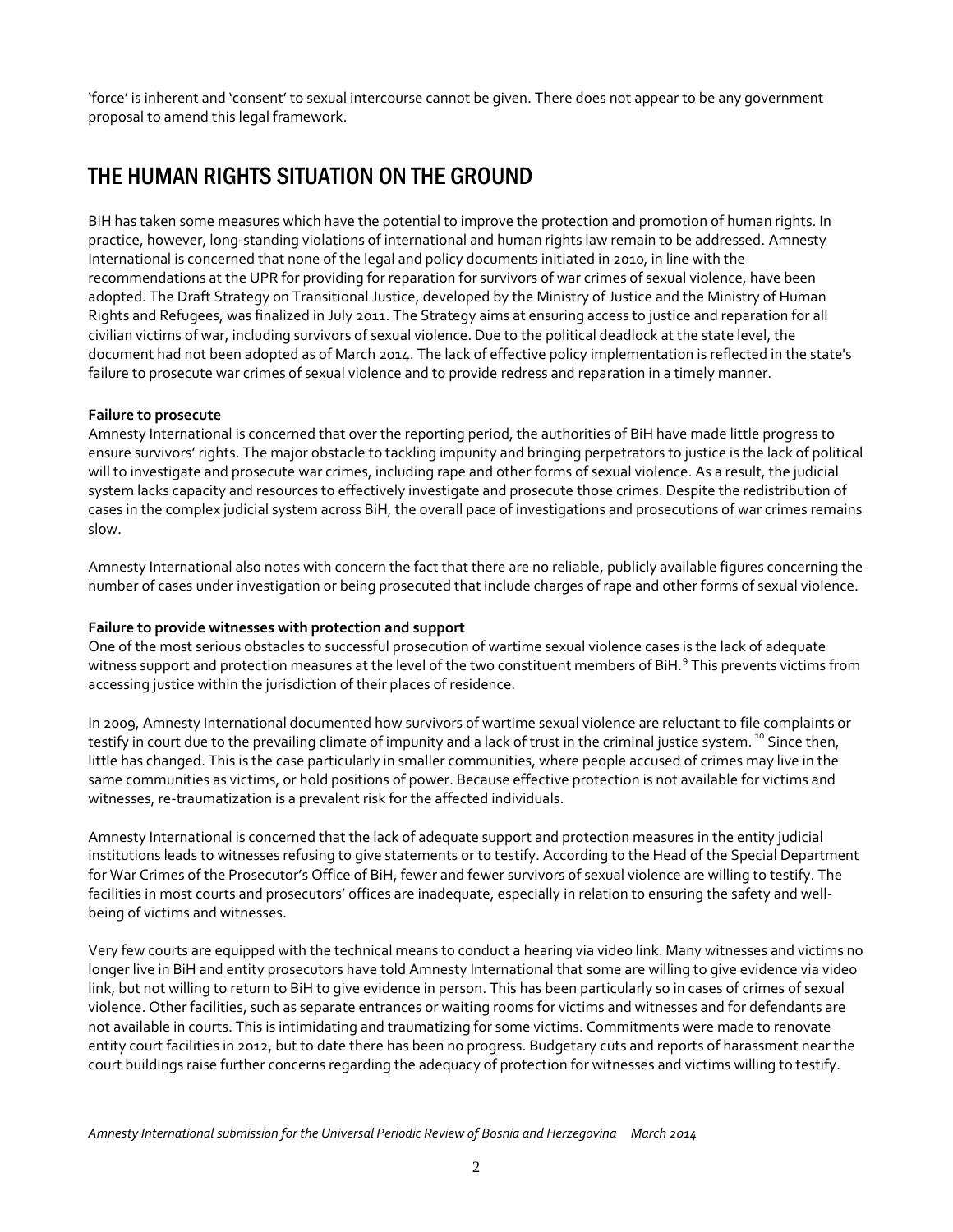A direct obstacle to providing justice for all victims, and particularly survivors of war crimes of sexual violence, is the disestablishment of Witness Support Offices (WSO) in Banja Luka and in Sarajevo Canton. In 2011, UNDP-run pilot offices in the Sarajevo and Banja Luka courts and prosecutors' Witness Support Offices were created. The initiative had separate waiting rooms for witnesses and defendants in the courts and prosecutors' offices, and employed qualified staff. According to UNDP, they provided support to over 500 witnesses in over 340 cases over a period of one year in 2012. By mid-2012, a new WSO in the district of East Sarajevo was also established.

By the end of 2012, management of the WSOs was supposed to be transferred to local judicial structures and at the end of the UNDP project, the entity governments were to take over the financing of the salaries of the professional staff. No actions were taken by the governments to secure functioning of the WSOs. As of 1 January 2012, the Banja Luka and Canton Sarajevo WSOs stopped functioning, and a year later, services ceased to be provided by the East Sarajevo court as well, as the governments did not include these posts in their budget plans. No further actions were taken since then.

There is very little awareness among judges across BiH about the importance of witness support in war crimes cases, and particularly in cases of war crimes of sexual violence.<sup>11</sup> There is an urgent need for judges to receive training to support effective trials and to avoid causing further harm to victims and witnesses.<sup>12</sup>

#### **The right to reparation**

Amnesty International is disappointed that the Programme for Victims of Sexual Violence in Conflict and Beyond, drafted at the end of 2012, has never been adopted and implemented. The aim of the Programme is to develop tools that would ensure access to reparations for the survivors of wartime rape and other forms of sexual violence. Amnesty International is concerned that the failure to adopt the programme prevents survivors from realising their rights to full reparation, including restitution, compensation, rehabilitation, satisfaction and guarantees of non-repetition.

Amnesty International is concerned that in most of the country, especially in rural areas, most survivors are not able to enjoy their right to reparation. Many face stigma and are ostracised because they are rape victims. They have inadequate access to appropriate healthcare services for physical and psychological medical conditions, including post-traumatic stress disorder and gynaecological injuries as a direct result of the crimes of sexual violence committed against them. Many survivors live in poverty and have no assistance in finding employment or continuing their education which was interrupted by the war. The survivors are discriminated against in access to social benefits in comparison to combatants. Further, some key political figures in BiH continue to deny the systematic targeting of women and girls for wartime sexual violence, undermining their right to reparation, as well as justice and truth.

The Ministry of Human Rights and Refugees has prepared a draft of the state Law on the Rights of Victims of Torture and Civilian Victims of War, aiming to ensure that all civilian victims of war in BiH have equal access to social benefits and other measures of social support. At the time of this submission, the Law has not been passed. Apart from the political deadlock that afflicts all initiatives at the state level, entity representatives further stress that legislation at their level preempt the need for such a law at the state level. Amnesty International is concerned that the result of this view is discriminatory, with civilian victims of war' access to their rights being dependent on which entity they live in.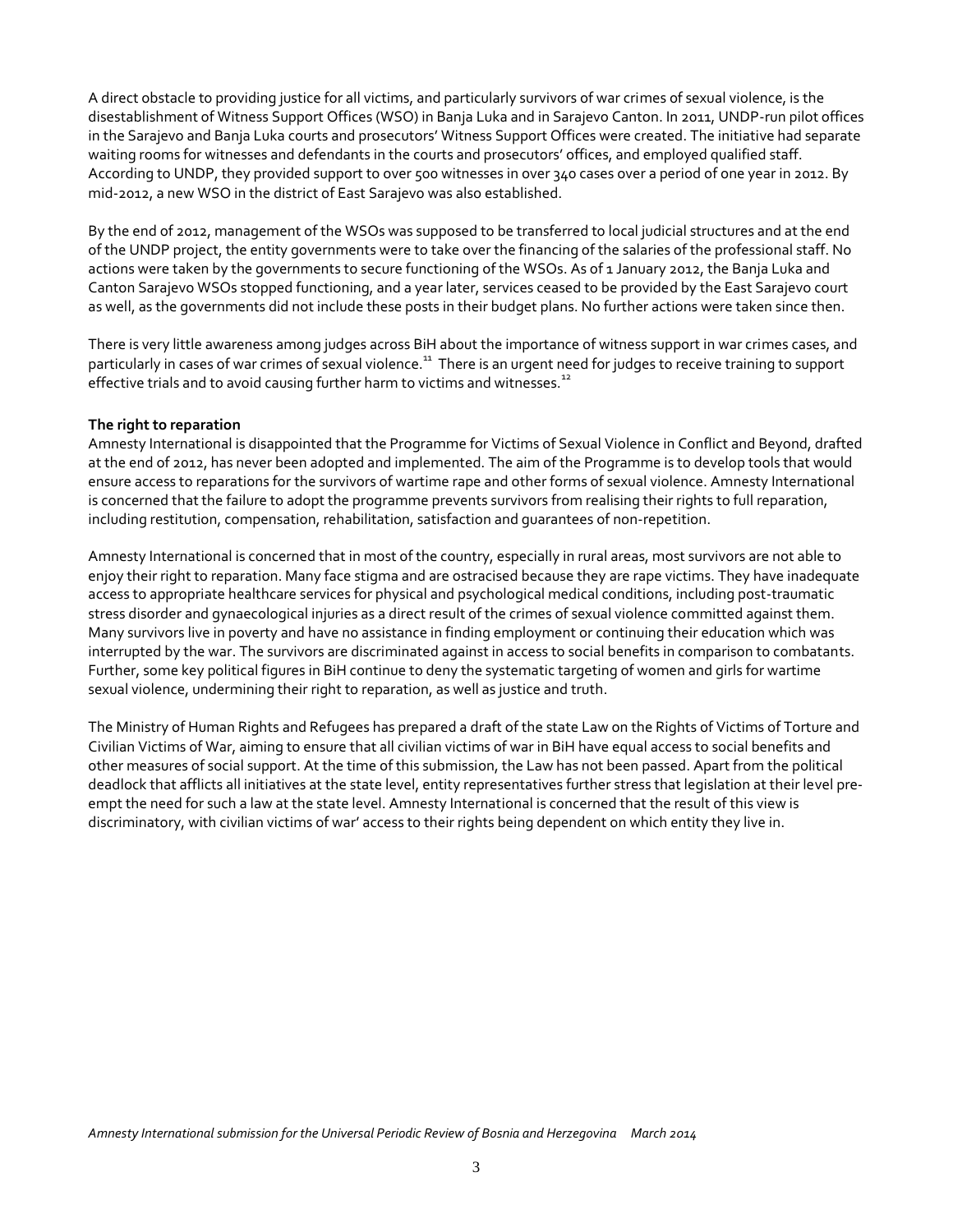## RECOMMENDATIONS FOR ACTION BY THE STATE UNDER REVIEW

#### **Amnesty International calls on the government of Bosnia and Herzegovina to:**

#### *Prosecution*

- Amend the Criminal Code of Bosnia and Herzegovina to bring it into line with the current standards of international criminal law related to prosecution of war crimes of sexual violence;
- Provide sustained political and financial support to the State Court and to the Prosecutor's Office, as well as to judicial and investigative bodies at the entity level.

#### *Witness protection and support*

 Ensure that entity courts and Prosecutors' Offices have adequate measures for witness support and protection, so that the transfer of cases to these institutions can be effective and not lead to impunity, particularly in cases of war crimes of sexual violence.

#### *Right to reparation*

- Ensure the immediate adoption of a state Law on the Rights of Victims of Torture and Civilian Victims of War;
- Ensure the harmonisation of the entity laws regulating the rights of civilian victims of war, including through the application of the 2003 Criminal Code in all jurisdictions in BiH when prosecuting war crimes of sexual violence;
- Adopt, implement and monitor implementation of all initiatives aimed at ensuring the rights of the survivors of war crimes of sexual violence, including the Strategy on Transitional Justice and the Programme for Victims of Sexual Violence in Conflict and Beyond.